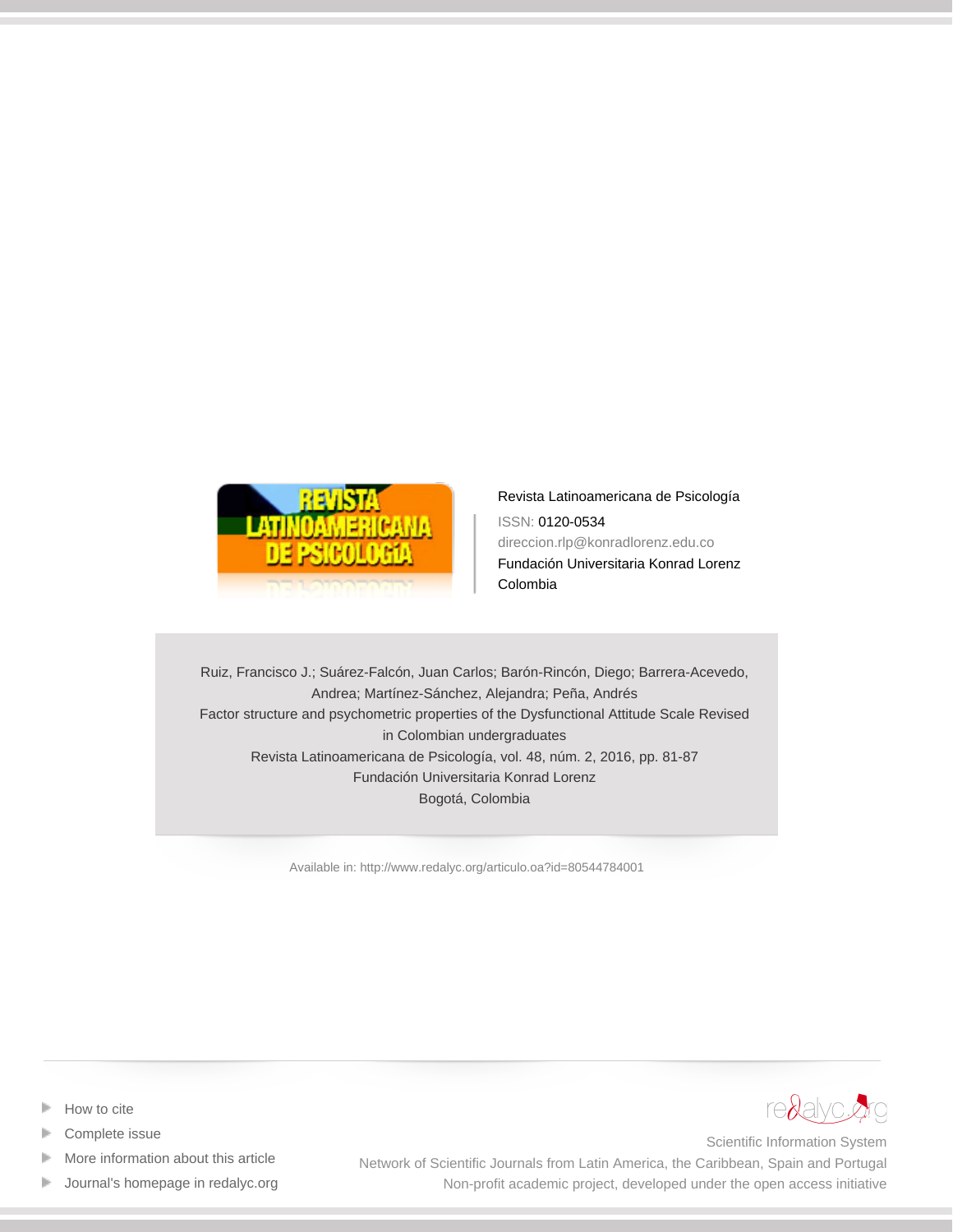Revista [Latinoamericana](dx.doi.org/10.1016/j.rlp.2015.10.002) de Psicología (2016) 48, 81-87



**ORIGINAL** 

## **Revista Latinoamericana de Psicología**

[www.elsevier.es/rlp](http://www.elsevier.es/rlp)



# **Factor structure and psychometric properties of the Dysfunctional Attitude Scale Revised in Colombian undergraduates**-



**Francisco J. Ruiz <sup>a</sup>,∗, Juan Carlos Suárez-Falcónb, Diego Barón-Rincóna, Andrea Barrera-Acevedoa, Alejandra Martínez-Sánchez a, Andrés Pena˜ <sup>a</sup>**

<sup>a</sup> *Facultad de Psicología, Fundación Universitaria Konrad Lorenz, Bogotá, Colombia* <sup>b</sup> *Facultad de Psicología, Universidad Nacional de Educación a Distancia (UNED)*

Received 29 July 2015; accepted 16 October 2015 Available online 5 March 2016

## **KEYWORDS**

Revised Dysfunctional Attitude Scale; Depression; Confirmatory factor analysis; Hierarchical factor structure;

Cognitive therapy

## **PALABRAS CLAVE**

Escala de actitudes disfuncionales revisada; Depresión;

**Abstract** The Dysfunctional Attitude Scale (DAS) is a classic, 40-item measure of dysfunctional schema  $-$  a key construct of the cognitive model of depression. However, some controversy exists regarding the factorial structure of the DAS. Accordingly, a revised version of the DAS (hereafter, the DAS-R) has been recently proposed using confirmatory factor analysis and consisting of 17 items. The DAS-R contains two correlated factors: Perfectionism/Performance evaluation and Dependency. In a previous study with a Spanish sample, a hierarchical factor model with these two first-order factors and a general factor showed the best fit of the data. This study analyses the factorial structure and psychometric properties of the DAS-R in a sample of 762 Colombian undergraduates. The results were very similar to the ones obtained in the Spanish sample. The hierarchical factor structure showed the best fit of the data, and the DAS-R showed good internal consistency and discriminant and convergent validity. In conclusion, the DAS-R seems a good option to measure dysfunctional schema in Colombia. Furthermore, the replication of the hierarchical factor structure indicates that the DAS-R provides general and specific measures of dysfunctional schema that are theoretically meaningful. © 2016 Fundación Universitaria Konrad Lorenz. Published by Elsevier España, S.L.U. This

is an open access article under the CC BY-NC-ND license ([http://creativecommons.org/](http://creativecommons.org/licenses/by-nc-nd/4.0/) [licenses/by-nc-nd/4.0/](http://creativecommons.org/licenses/by-nc-nd/4.0/)).

## **Estructura factorial y propiedades psicométricas de la Escala de Actitudes Disfuncionales Revisada en universitarios colombianos**

**Resumen** La Escala de Actitudes Disfuncionales (DAS) es una medida clásica de 40 ítems de los esquemas disfuncionales, un constructo central en el modelo cognitivo de la depresión. Sin

[http://dx.doi.org/10.1016/j.rlp.2015.10.002](dx.doi.org/10.1016/j.rlp.2015.10.002)

 $\frac{1}{24}$ Best Article of the Issue Award

<sup>∗</sup> Corresponding author.

*E-mail address:* [franciscoj.ruizj@konradlorenz.edu.co](mailto:franciscoj.ruizj@konradlorenz.edu.co) (F.J. Ruiz).

<sup>0120-0534/©</sup> 2016 Fundación Universitaria Konrad Lorenz. Published by Elsevier España, S.L.U. This is an open access article under the CC BY-NC-ND license (<http://creativecommons.org/licenses/by-nc-nd/4.0/>).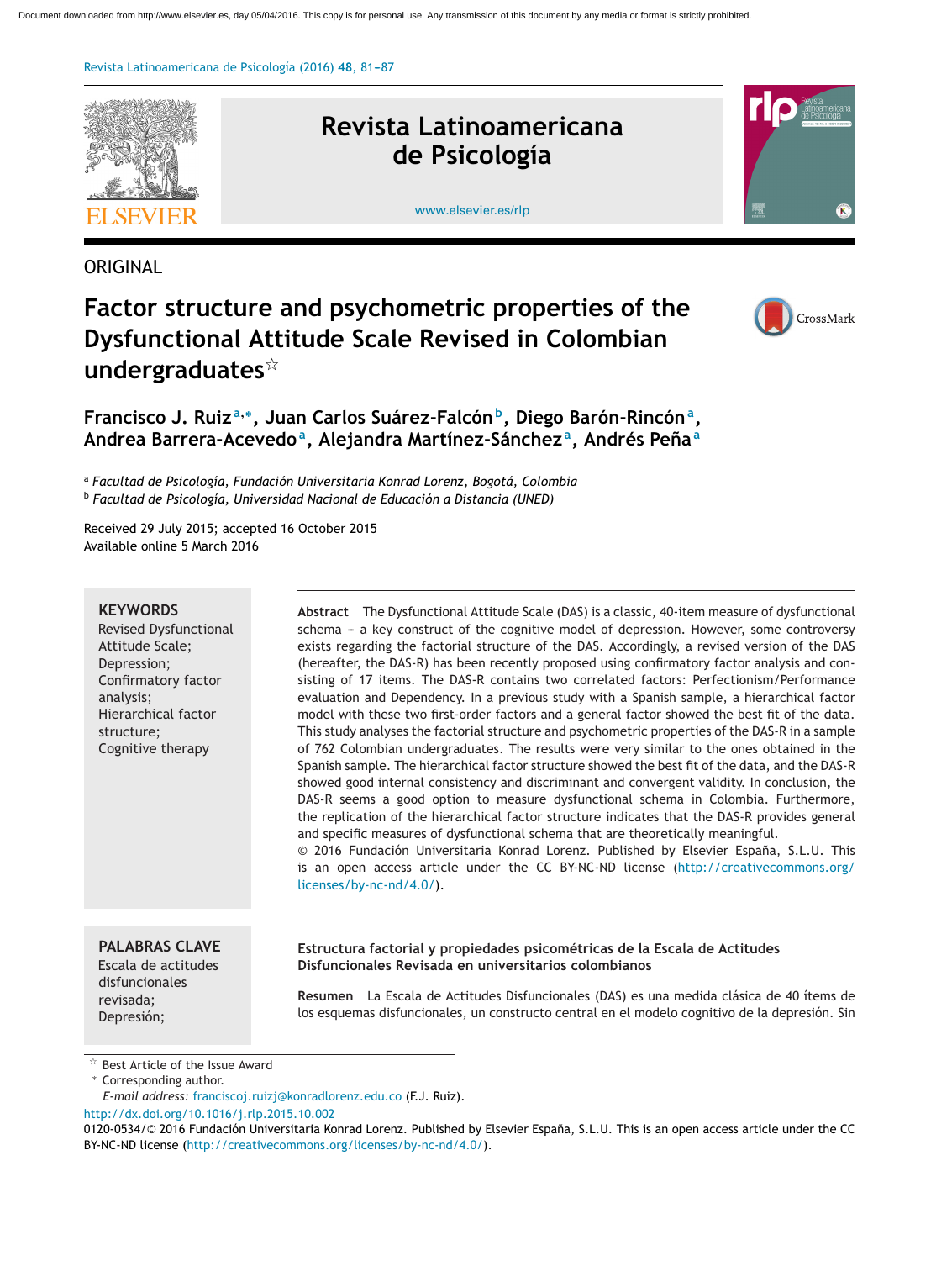Análisis factorial confirmatorio; Estructura factorial ierárquica: Terapia cognitiva

embargo, existe alguna controversia en torno a su estructura factorial. Recientemente se ha propuesto una versión revisada del DAS (de aquí en adelante DAS-R), consistente en 17 ítems, usando un análisis factorial confirmatorio. El DAS-R contiene 2 factores correlacionados: perfeccionismo/evaluación del rendimiento y dependencia. En un estudio previo con una muestra española, una estructura jerárquica con estos 2 factores de primer orden y un factor general mostró el mejor ajuste a los datos. Este estudio analiza la estructura factorial y las propiedades psicométricas del DAS-R en una muestra de 762 estudiantes universitarios colombianos. Los resultados fueron muy similares a los obtenidos en la muestra española. La estructura factorial jerárquica mostró el mejor ajuste a los datos y el DAS-R mostró buena consistencia interna y validez discriminante y convergente. En conclusión, el DAS-R parece una buena opción para medir los esquemas disfuncionales en Colombia. Además, la replicación de la estructura factorial jerárquica indica que el DAS-R provee medidas generales y específicas de los esquemas disfuncionales que son teóricamente significativas.

© 2016 Fundación Universitaria Konrad Lorenz. Publicado por Elsevier España, S.L.U. Este es un artículo Open Access bajo la licencia CC BY-NC-ND [\(http://creativecommons.org/](http://creativecommons.org/licenses/by-nc-nd/4.0/) [licenses/by-nc-nd/4.0/\)](http://creativecommons.org/licenses/by-nc-nd/4.0/).

Dysfunctional schemata are extremely inflexible beliefs that are the main cognitive vulnerability to depression according to the cognitive model advocated by [Beck,](#page-6-0) [Rush,](#page-6-0) [Shaw,](#page-6-0) [and](#page-6-0) [Emery](#page-6-0) [\(1979\).](#page-6-0) They are thought to be shaped by early negative life experiences, to be relatively stable, and to remain latent until the individual encounters negative events that activate them. In this case, dysfunctional schemata would skew the information processing system, leading to the production of negative automatic thoughts that constitute the cognitive triad (i.e., negative views about oneself, the world, and the future).

The measurement of dysfunctional schemata has been mainly conducted by applying the Dysfunctional Attitude Scale (DAS; [Weissman](#page-7-0) [&](#page-7-0) [Beck,](#page-7-0) [1978\).](#page-7-0) Most of the studies have relied on the total score of the DAS as a general cognitive vulnerability to depression, as exploratory factor analyses (EFA) have yielded mixed results regarding the number of factors extracted, with studies finding between two- to four-factor solutions (e.g., [Cane,](#page-7-0) [Olinger,](#page-7-0) [Gotlib,](#page-7-0) [&](#page-7-0) [Kuiper,](#page-7-0) [1986;](#page-7-0) [Chioqueta](#page-7-0) [&](#page-7-0) [Stiles,](#page-7-0) [2006;](#page-7-0) [Sanz](#page-7-0) [&](#page-7-0) [Vázquez,](#page-7-0) [1993\).](#page-7-0) Accordingly, [de](#page-7-0) [Graaf,](#page-7-0) [Roelofs,](#page-7-0) [and](#page-7-0) [Huibers](#page-7-0) [\(2009\)](#page-7-0) used confirmatory factor analysis (CFA) to compare the fit of the previously proposed factor structures using a Dutch version of the DAS with a very large general population sample (*N* = 8960). The authors found that the two-factor solution was the most adequate fit of the data and revised the DAS by retaining 17 items of the 40 original ones. This revised version (hereafter the DAS-R) consists of two correlated factors labeled as perfectionism/performance evaluation and dependency.

[De](#page-7-0) [Graaf](#page-7-0) et [al.](#page-7-0) [\(2009\)](#page-7-0) recommended the use of the DAS-R because it has some advantages over the full version. First, the DAS-R showed a clearer factor structure than the DAS and possesses good psychometric properties in terms of model fit, reliability, and convergent construct validity. Second, the DAS-R can considerably shorten the administration time with respect to the full DAS scale. Lastly, the DAS-R contains two theoretically meaningful subscales that measure specific dysfunctional schemata. This constitutes an advance in the analysis of the cognitive model of depression because, according to [Beck](#page-6-0) [\(1987\),](#page-6-0) vulnerable individuals might show only specific dysfunctional schemata rather than the whole range of dysfunctional beliefs measured by the DAS.

Following the work by [de](#page-7-0) [Graaf,](#page-7-0) [Roelofs,](#page-7-0) [&](#page-7-0) [Huibers](#page-7-0) [\(2009\),](#page-7-0) [Ruiz](#page-7-0) et [al.](#page-7-0) [\(2015\)](#page-7-0) analyzed the factor structure and psychometric properties of the DAS-R in a Spanish sample mostly formed by undergraduates using the DAS version by [Sanz](#page-7-0) [and](#page-7-0) [Vázquez](#page-7-0) [\(1993\).](#page-7-0) The DAS-R showed excellent internal consistency and discriminant and convergent validity. The same two-factor structure as in de Graaf et al.'s study was found. Further, Ruiz et al. provided evidence of a hierarchical structure with two first-order factors (perfectionism/performance evaluation and dependency) and a second-order factor that reflects dysfunctional schemata in general. This finding is particularly important because it supports the common practice of aggregating DAS items into only one score versus calculating the subscales scores. This way, researchers and clinicians have more flexibility because they can obtain a global score of the DAS-R or separate scores of its two first-order factors depending on their interests.

To our best knowledge, neither the DAS nor the DAS-R have been validated in Colombia. The current study aimed at analyzing the psychometric properties and factor structure of the DAS-R by [Ruiz](#page-7-0) et [al.](#page-7-0) [\(2015\)](#page-7-0) in a Colombian sample of undergraduates (*N* = 762).

## **Method**

#### **Participants**

The sample included 762 undergraduates (age range 18-63, *M* = 21.16, *SD* = 3.76) from four universities of Bogotá. Fortysix percent of the sample were Psychology undergraduate students. The other majors included Law, Engineering, Mathematics, and Physics. Sixty-two percent were women. Of the overall sample, 26% of participants had received psychological or psychiatric treatment at some time, but only 4.3% were currently in treatment. Also, 2.9% of participants were taking some psychotropic medication.

#### **Instruments**

#### **Dysfunctional Attitude Scale - Revised**

(DAS-R; [de](#page-7-0) [Graaf](#page-7-0) et [al.,](#page-7-0) [2009;](#page-7-0) [Weissman](#page-7-0) [&](#page-7-0) [Beck,](#page-7-0) [1978;](#page-7-0) Spanish version by [Ruiz](#page-7-0) et [al.,](#page-7-0) [2015\).](#page-7-0) The DAS comprises 40 items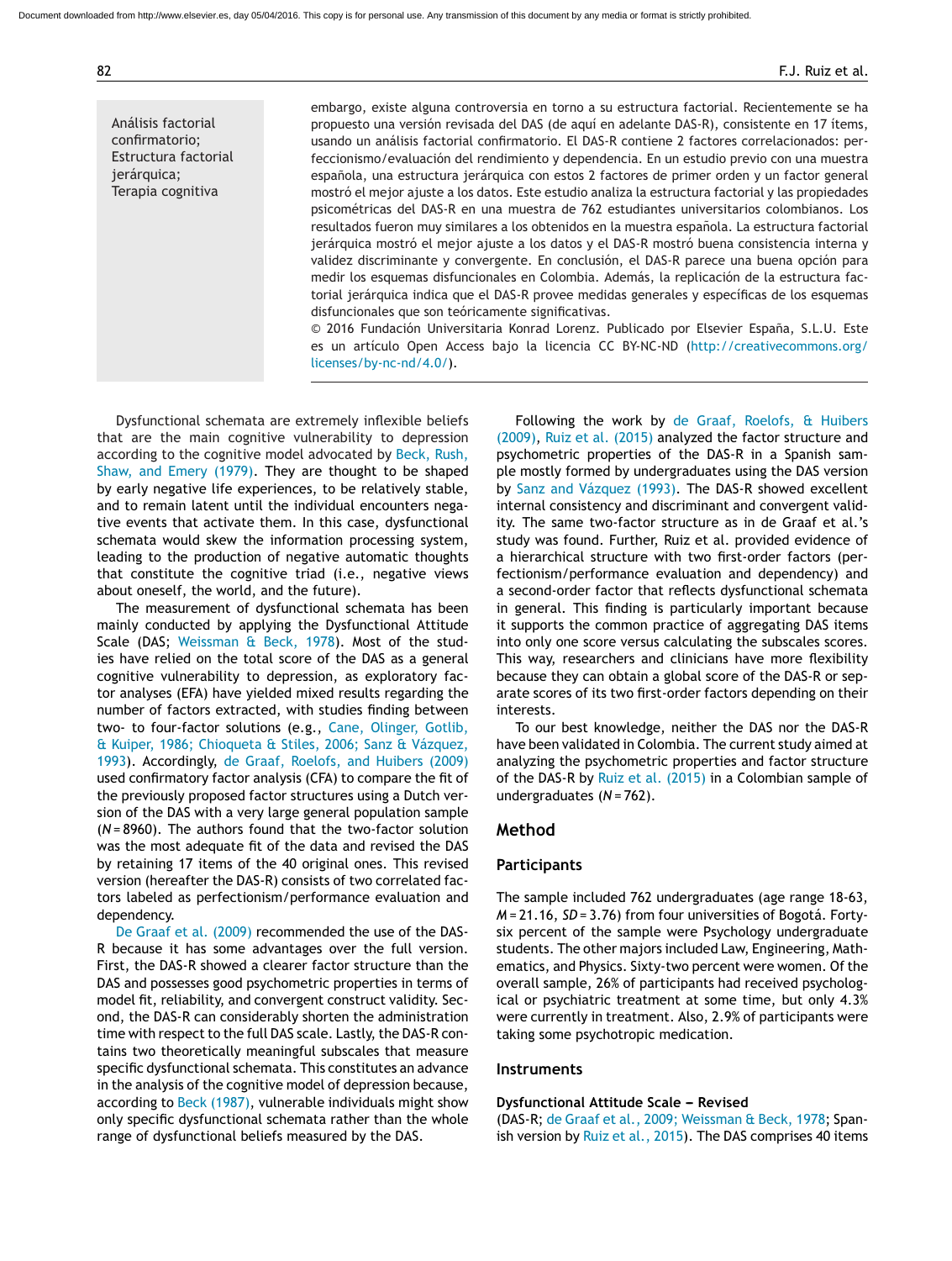#### Factor structure and psychometric properties of the DAS-R 83

that are rated on a 7-point Likert-type scale (7 = *fully agree*; 1 = *fully disagree*). The revised version of the DAS (i.e., the DAS-R; [de](#page-7-0) [Graaf](#page-7-0) et [al.,](#page-7-0) [2009\)](#page-7-0) contains 17 items grouped in two factors: perfectionism/performance evaluation (e.g., ''It is difficult to be happy unless one is good-looking, intelligent, rich and creative'') and dependency (e.g., ''My value as a person depends greatly on what others think of me''). The Spanish version of the DAS-R showed excellent internal consistency for the total scale ( $\alpha$  = .90), and good internal consistency for the perfectionism/performance evaluation factor ( $\alpha$  = .87) and the dependency factor ( $\alpha$  = .81). A factor structure with two-correlated factors and a second-order factor was obtained.

#### Automatic Thoughts Questionnaire - 8

(ATQ-8; [Netemeyer](#page-7-0) et [al.,](#page-7-0) [2002;](#page-7-0) Spanish version by [Cano-](#page-7-0)García [&](#page-7-0) [Rodríguez-Franco,](#page-7-0) [2002\).](#page-7-0) The ATQ is a measure of the frequency of negative automatic thoughts experienced during the past week. It consists of 8 negative automatic thoughts that are rated on a 5-point Likert-type scale (5 = *all the time*; 1 = *not at all*). Examples of items are ''I'm no good,'' ''Nothing feels good anymore,'' ''What's wrong with me?'' and ''I'm worthless.'' The ATQ-8 showed good internal consistency in this study ( $\alpha$  = .85). According to the cognitive theory of depression, it was expected that the DAS-R would show medium to strong correlations with the ATQ-8.

#### **Acceptance and Action Questionnaire --- II**

(AAQ-II; [Bond](#page-7-0) et [al.,](#page-7-0) [2011;](#page-7-0) Spanish version by [Ruiz,](#page-7-0) [Langer,](#page-7-0) [Luciano,](#page-7-0) [Cangas,](#page-7-0) [&](#page-7-0) [Beltrán,](#page-7-0) [2013\).](#page-7-0) The AAQ-II is a general measure of psychological inflexibility. It consists of 7 items that are rated on a 7-point Likert-type scale (7 = *always true*; 1 = *never true*). The items reflect unwillingness to experience unwanted emotions and thoughts (e.g., ''I worry about not being able to control my worries and feelings'') and the inability to be in the present moment and behave according to value-directed actions when experiencing psychological events that could undermine them (e.g., ''My painful experiences and memories make it difficult for me to live a life that I would value''). The alpha found for the AAQ-II in this study was .88. The AAQ-II was administered because psychological inflexibility strongly correlated with the DAS in previous studies (e.g., [Ruiz](#page-7-0) [&](#page-7-0) [Odriozola-González,](#page-7-0) [in](#page-7-0) [press\).](#page-7-0)

#### **General Health Questionnaire - 12**

(GHQ-12; [Goldberg](#page-7-0) [&](#page-7-0) [Williams,](#page-7-0) [1988;](#page-7-0) Spanish version by [Rocha,](#page-7-0) [Pérez,](#page-7-0) [Rodríguez-Sanz,](#page-7-0) [Borrell,](#page-7-0) [&](#page-7-0) [Obiols,](#page-7-0) [2011\).](#page-7-0) The GHQ-12 is a 12-item, 4-point Likert-type scale that is frequently used as screening for psychological disorders. Respondents are asked to indicate the degree to which they have recently experienced a range of common symptoms of distress, with higher scores reflecting greater levels of psychological distress. The Likert scoring method was used in this study, with scores ranging 0 to 3 assigned to each of the four response options. The alpha value for the GHQ-12 in this study was .88. Medium to strong correlations were expected between the DAS-R and the GHQ-12.

#### **Depression Anxiety and Stress Scales - 21**

(DASS-21; [Antony,](#page-6-0) [Bieling,](#page-6-0) [Cox,](#page-6-0) [Enns,](#page-6-0) [&](#page-6-0) [Swinson,](#page-6-0) [1998;](#page-6-0) Spanish version by [Daza,](#page-7-0) [Novy,](#page-7-0) [Stanley,](#page-7-0) [&](#page-7-0) [Averill,](#page-7-0) [2002\).](#page-7-0) The DASS-21 is a 21-item, 4-point Likert-type scale (3 = *applied to me very much, or most of the time*; 0 = *did not apply to me at all*) consisting of sentences describing negative emotional states experienced during the last week. It contains three subscales (depression, anxiety, and stress) and has shown good internal consistency and convergent and discriminant validity. Alpha values in this study were .86, .80, and .80 for the depression, anxiety, and stress subscales, respectively. Medium to strong correlations were expected between the DAS-R and the total score of the DASS-21 and its subscales.

#### **Satisfaction with Life Survey**

(SWLS; [Diener,](#page-7-0) [Emmons,](#page-7-0) [Larsen,](#page-7-0) [&](#page-7-0) [Griffin,](#page-7-0) [1985;](#page-7-0) Spanish version by [Atienza,](#page-6-0) [Pons,](#page-6-0) [Balaguer,](#page-6-0) [&](#page-6-0) [García-Merita,](#page-6-0) [2000\).](#page-6-0) The SWLS is a 5-item, 7-point Likert-type scale (7 = *strongly agree*; 1 = *strongly disagree*) that measures self-perceived well-being. Example of items are ''I am satisfied with my life'' and ''In most ways, my life is close to my ideal.'' The SWLS has good psychometric properties and convergent validity. The alpha value for the SWLS in this study was .85. Medium correlations were expected between the DAS-R and the SWLS.

#### **Procedure**

Following the suggestions by [Elosua,](#page-7-0) [Mujika,](#page-7-0) [Almeida,](#page-7-0) [and](#page-7-0) [Hermosilla](#page-7-0) [\(2014\),](#page-7-0) a small pilot study was conducted first to explore whether Colombian people experienced difficulties in understanding the items of the Spanish versions of the DAS-R, ATQ-8, AAQ-II, GHQ-12, DASS-21, and SWLS. Ten Colombian undergraduates did not find any difficulties in understanding the DAS-R items; therefore we decided to apply the original scale without changes.

Administration of the questionnaire package was collective and conducted in the participants' classrooms during the beginning of a regular class. Six people administered the questionnaire package following the same instructions. The study was presented, and individuals who signed an informed consent were given a questionnaire packet including the self-report instruments listed above. Upon completion of the study, the participants were debriefed about the aims of the study and thanked for their participation.

#### **Data Analysis**

Prior to conducting factor analyses, data were examined searching for missing values. Only three values of the DAS-R were missing (one value for items 3, 6, and 14). These data were inputted using the replacing option of the Factor 9.2© ([Lorenzo-Seva](#page-7-0) [&](#page-7-0) [Ferrando,](#page-7-0) [2006\).](#page-7-0)

The robustness of the two-factor model with a secondorder factor found by [Ruiz](#page-7-0) et [al.](#page-7-0) [\(2015\)](#page-7-0) and the alternative two-correlated-factor and one-factor models was assessed by conducting confirmatory factor analyses (CFA) using LISREL© (version 8.71, [Jöreskog](#page-7-0) [&](#page-7-0) [Sörbom,](#page-7-0) [1999\)](#page-7-0) and adopting an unweighted least square estimation method. Goodness-of-fit was examined computing the following fit indexes: (a) the root mean square error of approximation (RMSEA); (b) the comparative fit index (CFI); (c) the non-normed fit index (NNFI); and (d) the expected cross-validation index (ECVI). According to [Kelloway](#page-7-0) [\(1998\),](#page-7-0)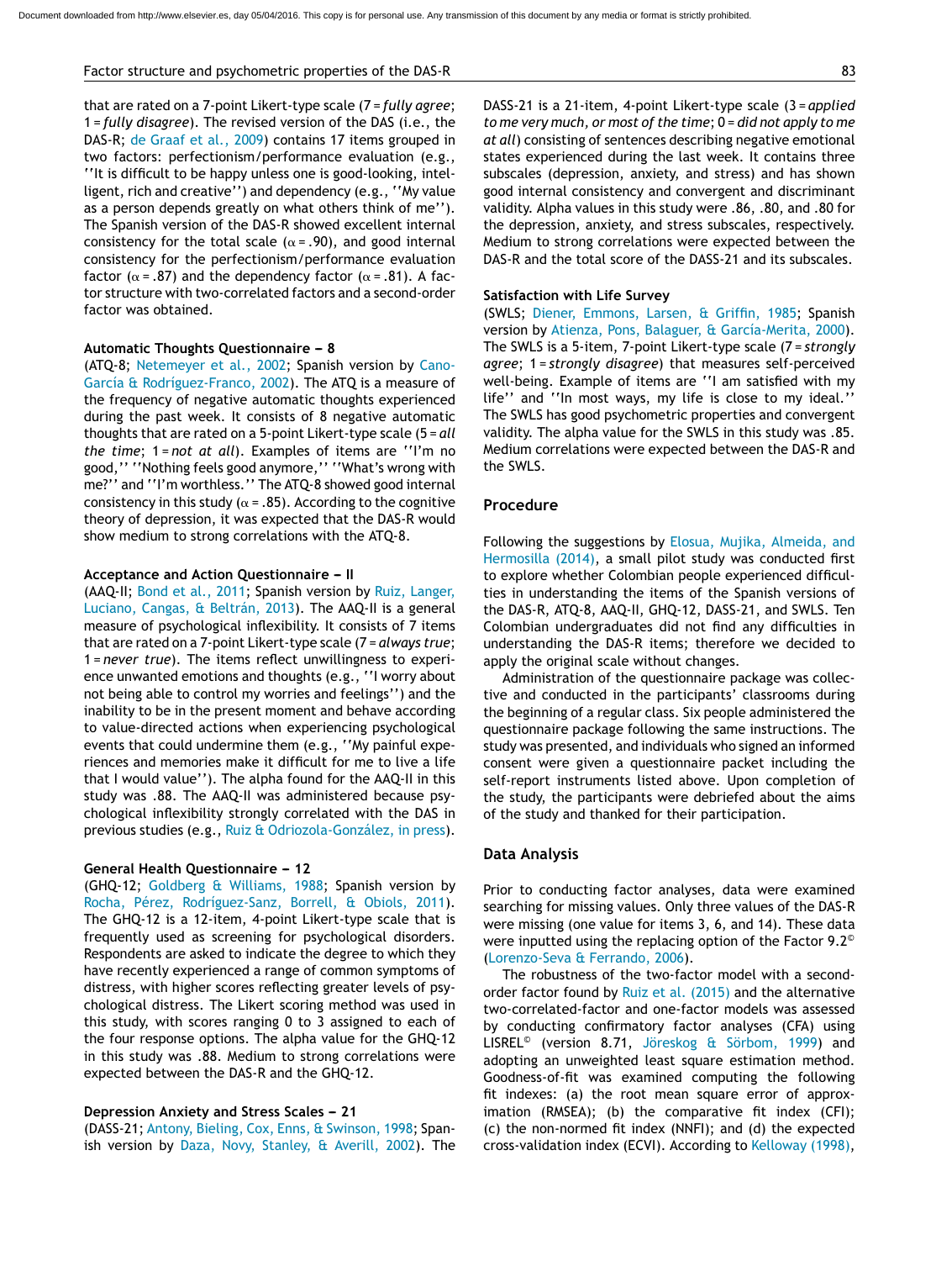RMSEA values of .10 represent a good fit, with values below .05 representing a very good fit to the data. Regarding the CFI and NNFI, values above .90 indicate well-fitting models, and above .95 represent a very good fit to the data. The ECVI was computed to compare the goodness-of-fit of the three factor structure alternatives (lower values indicate better fit to the model). Lastly, the differences between the chi-square-values for the three models were calculated following a likelihood ratio test under the null hypothesis that the one-factor model fits as well as the two-factor models, and that the two-correlated factor model fits as well as the hierarchical factor model. These chi-square differences are also chi-square distributed with degrees of freedom equal to the difference between the degrees of freedom of the two compared models.

Following the recommendations by [Gignac](#page-7-0) [\(2007\),](#page-7-0) the Schmid-Leiman transformation ([Schmid](#page-7-0) [&](#page-7-0) [Leiman,](#page-7-0) [1957\)](#page-7-0) was conducted as an alternative to the nested factors modeling to explore the factor loadings of the items and the extracted variance accounted for by the general factor. This procedure performs a secondary EFA using the latent factor intercorrelations obtained from a previous EFA and facilitates interpretation of primary factors (items) relative to higher-order factors by computing direct relations between primary variables and second-order factors. Likewise, the proportion the general factor accounting for the extracted variance is indicative of the presence of a general factor (range = 40-50%; [Gorsuch,](#page-7-0) [1983\).](#page-7-0) This analysis was computed using Factor 9.2<sup>°</sup>. An exploratory unweighted least squares factor analysis with direct oblimin rotation and the Schmid-Leiman transformation [\(Schmid](#page-7-0)  $\&$  $\&$  [Leiman,](#page-7-0) [1957\)](#page-7-0) was conducted. Additionally, the syntax developed by [Wolf](#page-7-0) [and](#page-7-0) [Preising](#page-7-0) [\(2005\)](#page-7-0) for SPSS was used to compute the total extracted variance accounted for by the higher order factor.

The remaining statistical analyses were performed on SPSS 19©. Cronbach's alphas providing confidence intervals according to [Duhacheck](#page-7-0) [and](#page-7-0) [Iacobucci](#page-7-0) [\(2004\)](#page-7-0) were computed to explore the internal consistency of the DAS-R. Corrected item-total correlations were obtained to identify items that should be removed because of low discrimination item index (i.e., values below .20). Descriptive data were also calculated. To examine discriminant construct validity, scores on the DAS-R were compared, computing Student's *t*, between participants with scores above and below the cutoff on the GHQ-12 (i.e., 12 points). Pearson correlations between the DAS-R and the other scales were calculated to assess convergent and divergent construct validity.

## **Results**

#### **Factor Structure**

Table 1 presents the results of the CFA comparing the three alternative models: (a) one-factor model, (b) twocorrelated-factor model, (c) two-factor with a second-order factor model. The one-factor model obtained an acceptable fit, but inferior to the one observed for the two-factor model. The chi-square difference between the twofactor model and the two-factor model with a general factor was 173.53 (*df* = 1, *p* < .05), thereby indicating that the hierarchical factor model showed a significantly better fit to the data.

Scores on the goodness-of-fit indexes for the hierarchical factor model were good for the RMSEA (RMSEA = .059, 90% CI [.053, .065]), and very good for the CFI and NNFI (.99 and .98, respectively). Both factors were strongly correlated (*r* = .83). [Table](#page-5-0) 2 shows the original items, their translation into Spanish, and factor loadings for the two-factor model with a general factor.

According to the Schimd-Leiman transformation, all items of the DAS-R seemed to represent the general factor because they showed loadings above .30 [\(Tabachnick](#page-7-0) [&](#page-7-0) [Fidell,](#page-7-0) [2007\).](#page-7-0) The range of factor loadings was between .43 (item 6) and .70 (item 12). The loading of the two firstorder factors on the second-order factor were .91 and .92 for the perfectionism/performance evaluation and dependence, respectively. The general factor accounted for 72.4% of the extracted variance, a proportion clearly above the range considered as indicative of the presence of a general factor (40%-50%; [Gorsuch,](#page-7-0) [1983\),](#page-7-0) whereas the two first-order factors explained 22.5% (perfectionism/performance evaluation) and 5.1.% (dependence) of the variance.

## **Internal Consistency, Descriptive Data and Criterion Validity**

[Table](#page-5-0) 3 shows that Cronbach's alpha of the overall DAS-R was .91 (95% CI [.90, .92]). With respect to the DAS-R factors, Perfectionism/Performance Evaluation showed an alpha of .87 (95% CI [.86, .89]), whereas the alpha of Dependency was .81 (95% CI [.79, .83]). Corrected item-total correlations of the DAS-R ranged from .46 to .66. With respect to the two factors, perfectionism/performance evaluation showed item-total correlations between .49 and .68, whereas for dependency, they were between .42 and .65.

**Table 1** Goodness-of-Fit Indexes of the One-Factor, Two-Correlated Factors, and Two-Correlated Factors with a Second-Order Factor Models of the DAS-R.

| Goodness-of-fit indicators    | Two-factor model<br>with a general factor | Two-factor model  | One-factor model      |
|-------------------------------|-------------------------------------------|-------------------|-----------------------|
| <b>RMSEA [90% CI]</b>         | $.059$ $[.053, .065]$                     | .073 [.067, .079] | $.091$ $[.085, .096]$ |
| <b>CFI</b>                    | .99                                       | .98               | .97                   |
| <b>NNFI</b>                   | .98                                       | .98               | .96                   |
| ECVI [90% CI]                 | $.65$ [.58, .74]                          | $.88$ [.78, .98]  | $1.23$ [1.11, 1.35]   |
| $\chi^2$ (df) Satorra-Bentler | 425.64 (117)                              | 599.17 (118)      | 864.68 (119)          |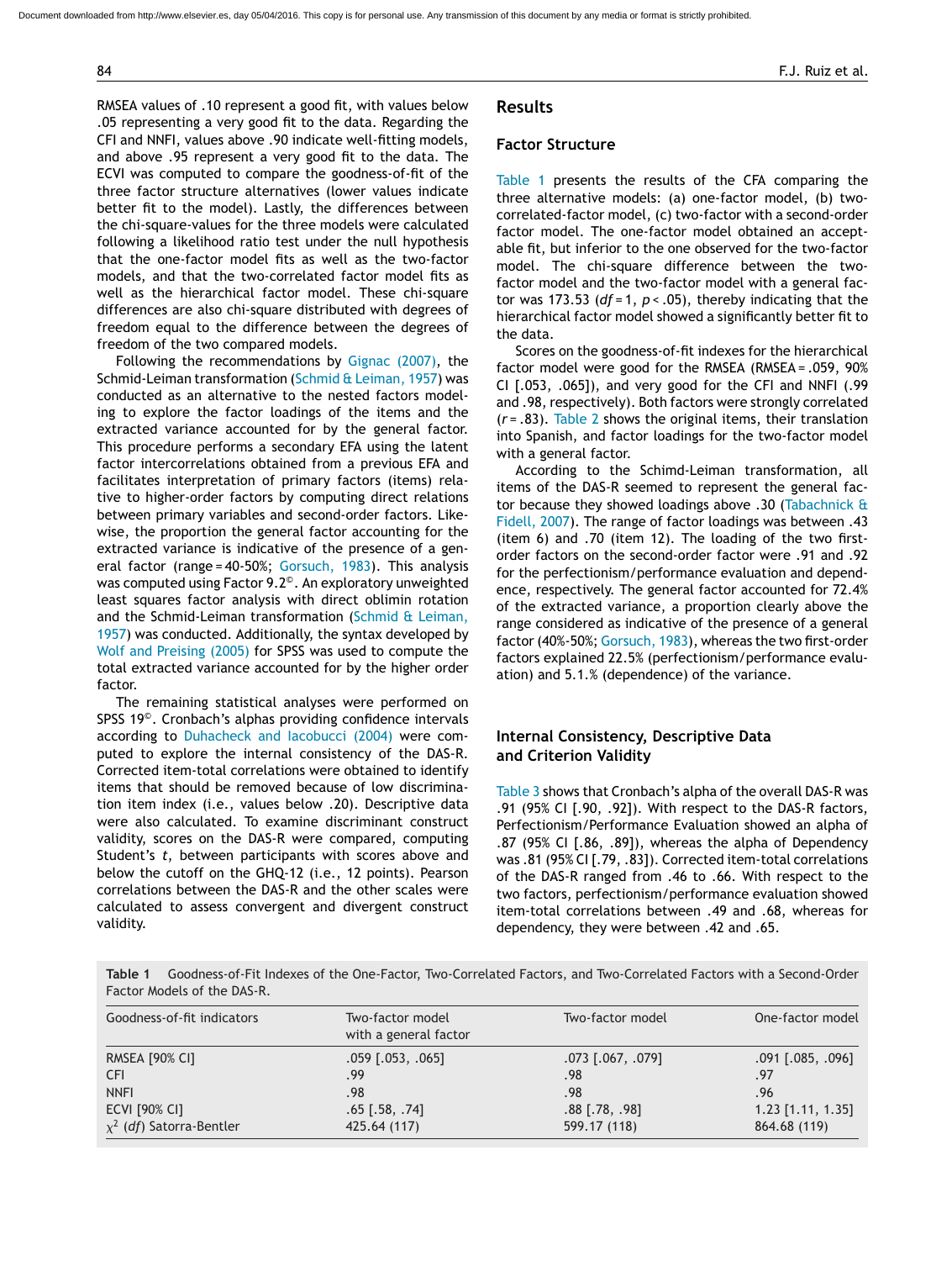## <span id="page-5-0"></span>Factor structure and psychometric properties of the DAS-R 85

## **Table 2** Item Description and Their Factor Loadings in a Completely Standardized Solution.

| Item number and description                                                                                                                                                                       | Factor loading |
|---------------------------------------------------------------------------------------------------------------------------------------------------------------------------------------------------|----------------|
| Perfectionism/performance evaluation                                                                                                                                                              |                |
| 1. Es difícil ser feliz si no se es atractivo, inteligente, rico y creativo [It is difficult to be happy, unless one is<br>good-looking, intelligent, rich, and creative].                        | .58            |
| 2. Si no hago siempre las cosas bien, la gente no me respetará [If I do not do well all the time, people will<br>not respect me].                                                                 | .67            |
| 3. Si una persona pide ayuda, es señal de debilidad [If a person asks for help, it is a sign of weakness].                                                                                        | .66            |
| 4. Si no hago las cosas tan bien como los demás, eso significa que soy una persona inferior [If I do not do as<br>well as other people, it means I am an inferior human being]                    | .77            |
| 5. Si fracaso en mi trabajo seré un fracaso como persona [If I fail at my work, then I am a failure as a<br>person].                                                                              | .79            |
| 6. Si no puedo hacer bien una cosa, es mejor no hacerla. [If you cannot do something well, there is little<br>point in doing it at all].                                                          | .57            |
| 7. Si alguien no está de acuerdo conmigo, eso probablemente indica que no le agrado [If someone disagrees<br>with me, it probably indicates that he does not like me].                            | .66            |
| 8. Si fracaso en parte, eso lo considero tan malo como ser un completo fracaso [If I fail partly, it is as bad as<br>a complete failure].                                                         | .78            |
| 9. Si los demás saben cómo eres realmente, te considerarán menos [If other people know what you're really<br>like, they will think less of you].                                                  | .78            |
| 10. Para ser una persona valiosa debo destacar de verdad por lo menos en un aspecto importante [If I am<br>to be a worthwhile person, I must be truly outstanding in at least one major respect]. | .64            |
| 11. Hacer una pregunta me hace parecer inferior [If I ask a question, it makes me look inferior].                                                                                                 | .75            |
| Dependency                                                                                                                                                                                        |                |
| 12. Mi valor como persona depende en gran medida de lo que los demás opinen de mí [My value as a person<br>depends greatly on what others think of me].                                           | .82            |
| 13. Es horrible recibir la censura de personas importantes para uno [It is awful to be disapproved<br>of by people important to you].                                                             | .53            |
| 14. Si uno no tiene otras personas en las que confiar, está destinado a estar triste [If you don't have other<br>people to lean on, you are bound to be sad].                                     | .76            |
| 15. Si desagradas a los demás no puedes ser feliz [If others dislike you, you cannot be happy].                                                                                                   | .77            |
| 16. Mi felicidad depende más de los demás que de mí [My happiness depends more on other people than it<br>does on me].                                                                            | .81            |
| 17. Es muy importante lo que otras personas piensan sobre mí [What other people think about me is very<br>important].                                                                             | .66            |

Table 4 shows that participants with scores above the cutoff on the GHQ-12 scored statistically significantly higher on the DAS-R and its subscales than those with scores below this cutoff.

| Table 3 Cronbach's Alphas and Descriptive Data of the Dys-<br>functional Attitude Scale - Revised. |                                     |
|----------------------------------------------------------------------------------------------------|-------------------------------------|
| <b>Dysfunctional Attitude</b><br>Scale – Revised (DAS-R)                                           | Sample $N = 762$                    |
| Total<br>Cronbach's alpha<br>M(SD)                                                                 | $.91$ $[.90, .92]$<br>38.27 (16.55) |
| Perfectionism/Performance evaluation<br>Cronbach's alpha<br>M(SD)                                  | .87 [.86, .89]<br>24.53 (11.15)     |
| Dependency<br>Cronbach's alpha<br>M(SD)                                                            | $.81$ [.79, .83]<br>13.73 (6.69)    |

**Table 4** Mean DAS-R Scores of Participants who Scored above and below the Cutoff of the GHQ-12.

|                            | Mean                | <b>SD</b> | $\overline{N}$ |
|----------------------------|---------------------|-----------|----------------|
| DAS-R total score          |                     |           |                |
| Participants GHQ > 12      | 43.99               | 18.48     | 298            |
| Participants GHQ < 12      | 34.52               | 13.99     | 461            |
| Student's T                | $7.55$ <sup>*</sup> |           |                |
| <b>DAS-R Perfectionism</b> |                     |           |                |
| Participants GHQ > 12      | 28.21               | 12.22     | 298            |
| Participants GHQ < 12      | 77.11               | 9.68      | 461            |
| Student's T                | $7.28^*$            |           |                |
| <b>DAS-R Dependency</b>    |                     |           |                |
| Participants GHQ > 12      | 15.77               | 12.40     | 298            |
| Participants GHQ < 12      | 12.40               | 5.70      | 461            |
| Student's T                | $6.57^*$            |           |                |
| .001 > a                   |                     |           |                |
|                            |                     |           |                |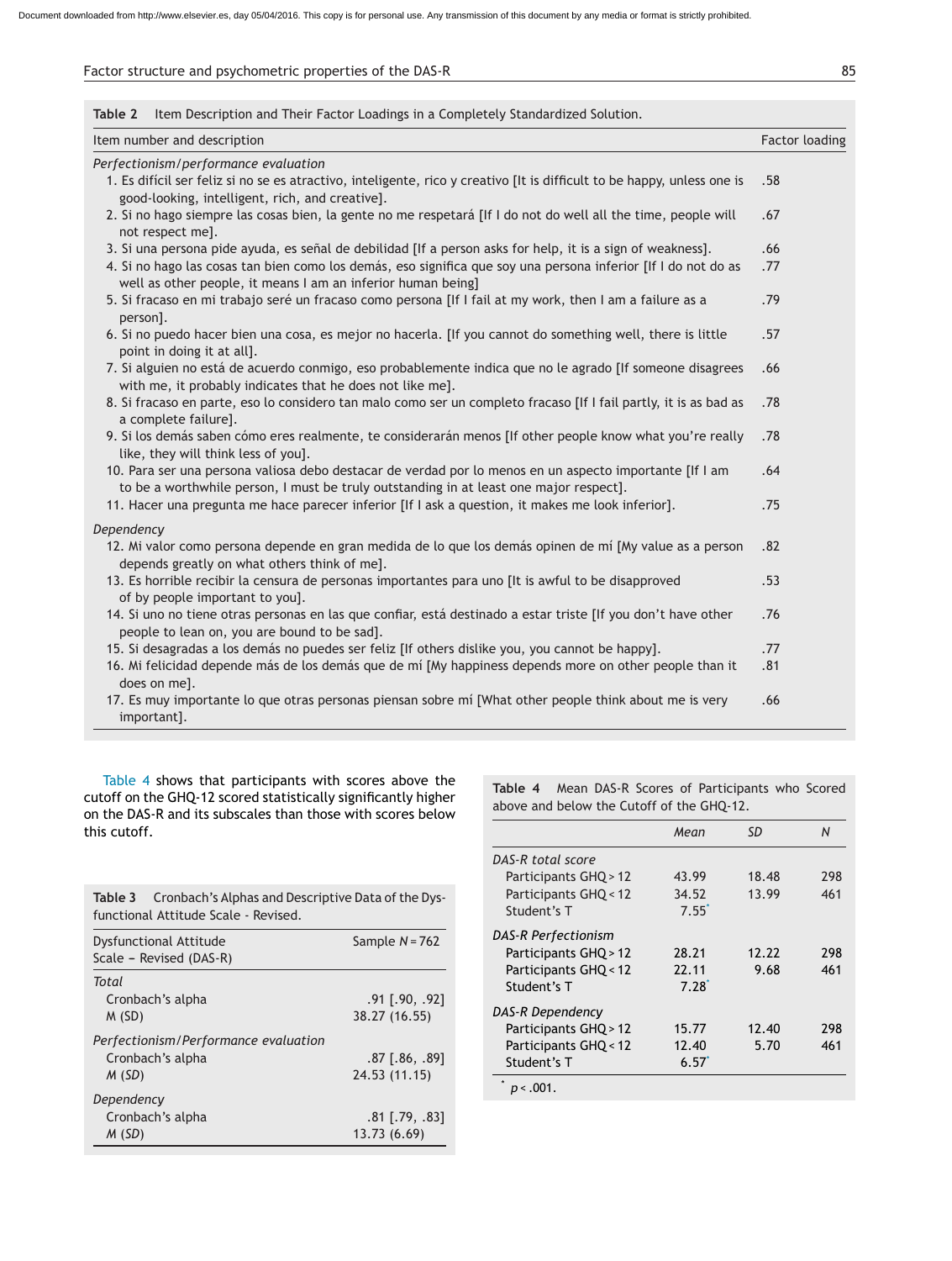<span id="page-6-0"></span>

86 F.J. Ruiz et al.

| Measure                                    | $DAS-R -$        | $DAS-R -$              | $DAS-R - Dependercv$ |
|--------------------------------------------|------------------|------------------------|----------------------|
|                                            | Total            | Performance evaluation |                      |
| General Health Questionnaire - 12          | .31 <sup>°</sup> | .29'                   | .29                  |
| DASS-21 - Depression                       | .42              | .41                    | .36                  |
| DASS-21 - Anxiety                          | .34              | .33 <sup>°</sup>       | .29'                 |
| DASS-21 - Stress                           | .31 <sup>′</sup> | .29'                   | .28                  |
| Automatic Thoughts Questionnaire-8 (ATQ-8) | .43 <sup>′</sup> | .41                    | .39 <sup>′</sup>     |
| Acceptance and Action Questionnaire - II   | $.42^{\degree}$  | .41                    | .37                  |
| Satisfaction with Life Survey              | $-.26$           | $-.25$                 | $-.24$ <sup>*</sup>  |

*Note*. DAS-R: Dysfunctional Attitude Scale – Revised; DASS-21: Depression, Anxiety and Stress Scales-21.

## \* *p < .*001*.*

#### **Pearson Correlations with other related Constructs**

Table 5 shows that the DAS-R showed correlations with all other assessed constructs in theoretically coherent ways. Specifically, the DAS-R showed positive correlations with psychological distress, depression and anxiety symptoms, negative automatic thoughts, and psychological inflexibility; and negative correlations with life satisfaction.

## **Discussion**

The data obtained in this study provide promising evidence that the DAS-R is a valid and reliable measure of dysfunctional schemata in Colombian samples. Overall, the current data are very similar to those obtained by [Ruiz](#page-7-0) et [al.](#page-7-0) [\(2015\).](#page-7-0) Specifically, the DAS-R showed excellent internal consistency ( $\alpha$ =.91), with good Cronbach's alphas for its factors (perfectionism/performance evaluation:  $\alpha$  = .87; dependency:  $\alpha$  = .81). The construct convergent validity of the DAS-R was examined by analyzing its correlations with related constructs such as negative automatic thoughts and psychological inflexibility, whereas construct divergent validity was assessed by analyzing DAS-R correlations with life satisfaction. All correlations found were in the expected direction. Although correlations were relatively small, they were similar to those obtained in [Ruiz](#page-7-0) et [al.](#page-7-0) [\(2015\).](#page-7-0) The DAS-R also presented discriminant validity to the extent that participants who scored above the cutoff on the GHQ-12 scored significantly higher on the DAS-R and its subscales than those who scored below the cutoff.

Importantly, the CFA conducted replicated the hierarchical factor model found by [Ruiz](#page-7-0) et [al.](#page-7-0) [\(2015\)](#page-7-0) with twocorrelated first-order factors (perfectionism/performance evaluation and dependency) and a second-order factor reflecting general dysfunctional schemata. This hierarchical factor structure obtained better fit to the data than the alternative two-correlated factor structure and one-factor structure. As commented in Ruiz et al., this finding has several relevant implications. On the one hand, the presence of a general factor provides a theoretical justification of using the total score of the DAS-R. This score provides a general measure of dysfunctional schemata and not the mere aggregation of the two types of dysfunctional schemata identified. On the other hand, in some contexts, it may be more advisable to analyze the scores on first-order factors.

As previously discussed, the possibility of analyzing the presence of specific dysfunctional schemata can be seen as an advance in the study of depression according to cognitive therapy (Beck, 1987).

Some limitations of this study are worth mentioning. Firstly, the functioning of the DAS-R was tested only in a nonclinical sample; therefore, further research is necessary in clinical samples to confirm the results obtained in this study. Secondly, no information was obtained concerning the diagnosis and the course of therapy in participants who reported being in psychological/psychiatric treatment. Thirdly, the sample used in this study consisted of undergraduate individuals and with a narrow age range. Accordingly, further study should analyze the psychometric properties and factor structure of the DAS-R with older people with less education. Fourthly, because all data were obtained using self-report measures, relationships among variables might be artificially inflated. Lastly, the instruments used to explore the convergent validity of the DAS-R lacked of a formal validation in a Colombian sample; however, their internal consistencies were adequate and similar to the ones obtained in the validation studies.

In conclusion, the DAS-R seems to be a reliable and valid measure of dysfunctional schemata in Colombian samples, consisting of a hierarchical factor structure with a general factor and two first-order factors. The DAS-R provides researchers and clinicians the option to investigate specific types of dysfunctional schemata reliably and provides a theoretically meaningful reason for the use of the total score as a general measure of dysfunctional thinking.

## **References**

- Antony, M. M., Bieling, P. J., Cox, B. J., Enns, M. W., & Swinson, R. P. (1998). Psychometric properties of the 42-item and 21-item versions of the Depression Anxiety Stress Scales (DASS) in clinical groups and a community sample. *Psychological Assessment*, *10*, 176-181. [http://dx.doi.org/10.1037/1040-3590.10.2.176](dx.doi.org/10.1037/1040-3590.10.2.176)
- Atienza, F. L., Pons, D., Balaguer, I., & García-Merita, M. (2000). [Propiedades](http://refhub.elsevier.com/S0120-0534(16)00002-9/sbref0010) [psicométricas](http://refhub.elsevier.com/S0120-0534(16)00002-9/sbref0010) [de](http://refhub.elsevier.com/S0120-0534(16)00002-9/sbref0010) [la](http://refhub.elsevier.com/S0120-0534(16)00002-9/sbref0010) [Escala](http://refhub.elsevier.com/S0120-0534(16)00002-9/sbref0010) [de](http://refhub.elsevier.com/S0120-0534(16)00002-9/sbref0010) [Satisfacción](http://refhub.elsevier.com/S0120-0534(16)00002-9/sbref0010) [con](http://refhub.elsevier.com/S0120-0534(16)00002-9/sbref0010) [la](http://refhub.elsevier.com/S0120-0534(16)00002-9/sbref0010) [Vida](http://refhub.elsevier.com/S0120-0534(16)00002-9/sbref0010) [en](http://refhub.elsevier.com/S0120-0534(16)00002-9/sbref0010) [adolescentes](http://refhub.elsevier.com/S0120-0534(16)00002-9/sbref0010) [\[Psychometric](http://refhub.elsevier.com/S0120-0534(16)00002-9/sbref0010) [properties](http://refhub.elsevier.com/S0120-0534(16)00002-9/sbref0010) [of](http://refhub.elsevier.com/S0120-0534(16)00002-9/sbref0010) [the](http://refhub.elsevier.com/S0120-0534(16)00002-9/sbref0010) [Satisfac](http://refhub.elsevier.com/S0120-0534(16)00002-9/sbref0010)[tion](http://refhub.elsevier.com/S0120-0534(16)00002-9/sbref0010) [with](http://refhub.elsevier.com/S0120-0534(16)00002-9/sbref0010) [Life](http://refhub.elsevier.com/S0120-0534(16)00002-9/sbref0010) [Scale](http://refhub.elsevier.com/S0120-0534(16)00002-9/sbref0010) [in](http://refhub.elsevier.com/S0120-0534(16)00002-9/sbref0010) [adolescents\].](http://refhub.elsevier.com/S0120-0534(16)00002-9/sbref0010) [Psicothema](http://refhub.elsevier.com/S0120-0534(16)00002-9/sbref0010)[,](http://refhub.elsevier.com/S0120-0534(16)00002-9/sbref0010) [12](http://refhub.elsevier.com/S0120-0534(16)00002-9/sbref0010), 314-319.
- Beck, A. T. (1987). [Cognitive](http://refhub.elsevier.com/S0120-0534(16)00002-9/sbref0015) [models](http://refhub.elsevier.com/S0120-0534(16)00002-9/sbref0015) [of](http://refhub.elsevier.com/S0120-0534(16)00002-9/sbref0015) [depression.](http://refhub.elsevier.com/S0120-0534(16)00002-9/sbref0015) *[Journal](http://refhub.elsevier.com/S0120-0534(16)00002-9/sbref0015) [of](http://refhub.elsevier.com/S0120-0534(16)00002-9/sbref0015) [Cog](http://refhub.elsevier.com/S0120-0534(16)00002-9/sbref0015)[nitive](http://refhub.elsevier.com/S0120-0534(16)00002-9/sbref0015) [Psychotherapy:](http://refhub.elsevier.com/S0120-0534(16)00002-9/sbref0015) [An](http://refhub.elsevier.com/S0120-0534(16)00002-9/sbref0015) [International](http://refhub.elsevier.com/S0120-0534(16)00002-9/sbref0015) [Quarterly](http://refhub.elsevier.com/S0120-0534(16)00002-9/sbref0015)[,](http://refhub.elsevier.com/S0120-0534(16)00002-9/sbref0015) [1](http://refhub.elsevier.com/S0120-0534(16)00002-9/sbref0015), 5-37.*
- Beck, A. T., Rush, A. J., Shaw, B. F., & Emery, G. (1979). *[Cognitive](http://refhub.elsevier.com/S0120-0534(16)00002-9/sbref0020) [therapy](http://refhub.elsevier.com/S0120-0534(16)00002-9/sbref0020) [of](http://refhub.elsevier.com/S0120-0534(16)00002-9/sbref0020) [depression](http://refhub.elsevier.com/S0120-0534(16)00002-9/sbref0020)*[.](http://refhub.elsevier.com/S0120-0534(16)00002-9/sbref0020) [New](http://refhub.elsevier.com/S0120-0534(16)00002-9/sbref0020) [York,](http://refhub.elsevier.com/S0120-0534(16)00002-9/sbref0020) [NY:](http://refhub.elsevier.com/S0120-0534(16)00002-9/sbref0020) [Guilford.](http://refhub.elsevier.com/S0120-0534(16)00002-9/sbref0020)